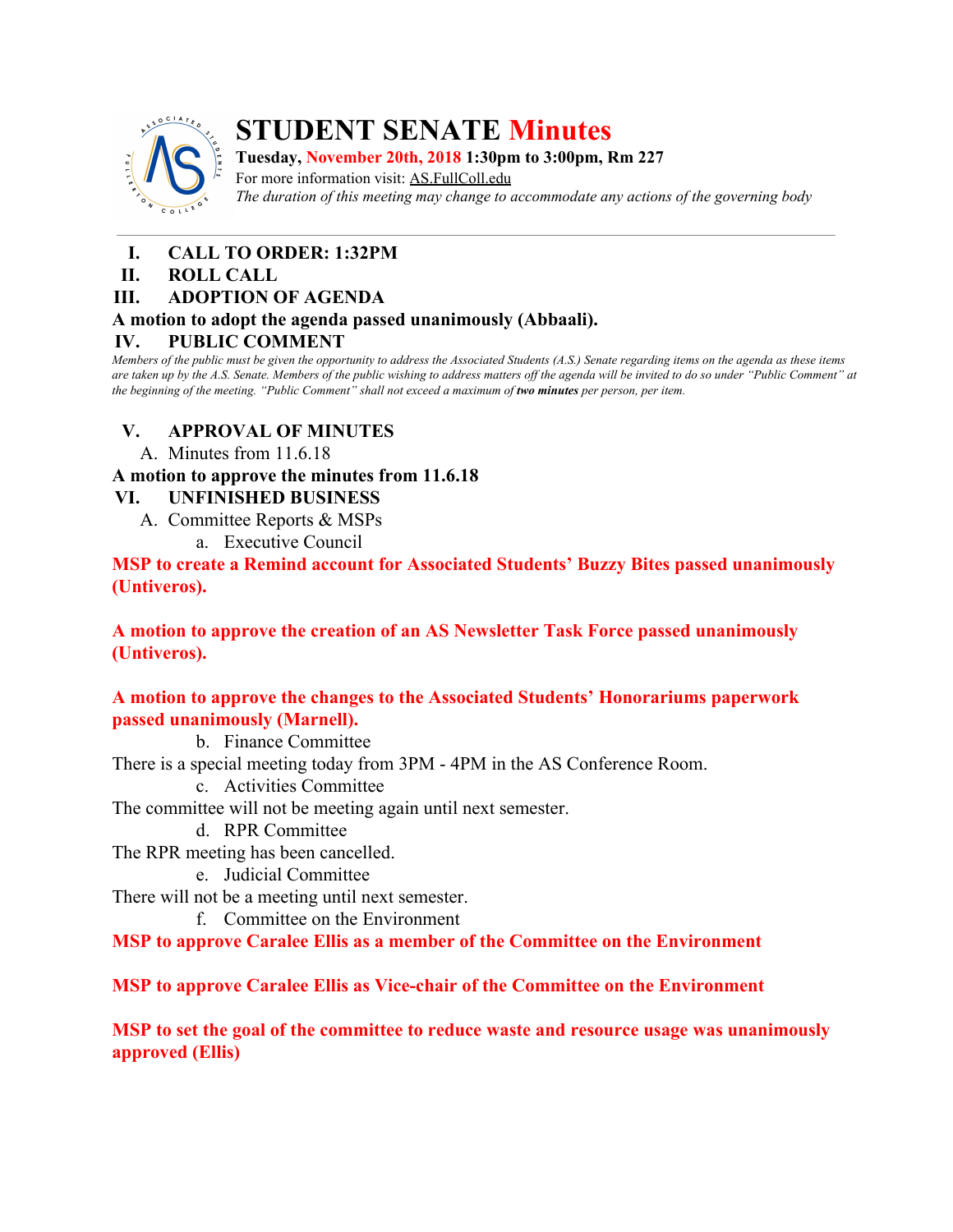**MSP to approve increasing awareness of environmental issues on campus, creating a general survey to gauge students, faculty, and staff awareness and participation regarding the environment, and collaborating with programs and departments on campus to achieve the goal of the committee passed unanimously (Lim)**

#### **A motion to approve all MSPs under Committee Reports & MSPs passed unanimously (Abbaali).**

B. Appointing New Senators

**A motion to appoint Sasha Velkavrh as a Student Senator pending verification of eligibility requirements passed unanimously (Ali).**

C. Swearing In New Senators

## **Sasha Velkavrh and Vodrick Anderson were sworn in as Student Senators at 2:19PM.**

D. Parliamentary Procedure

The results and answers for the Parliamentary Procedure Pre-Test were given out.

E. Senator of the Month

Wendy Hernandez Torres was awarded Senator of the Month.

#### **VII. NEW BUSINESS**

A. Transfer Center Announcements

The WorldFest will be in the Spring semester.

November 30th is the priority deadline for CSU and UC applications.

On November 27th, CSUDH, CSUF, UCI will be at the Transfer Center.

On November 29th, UCLA will be at the Transfer Center.

There will be extended hours on November 30th at the Transfer Center.

B. Sustainability Committee

Caralee Ellis, Kyle Hickey, and Sasha Velkavrh will be members of the Sustainability Committee.

C. Hornet Leadership Program

The Hornet Leadership Program Coordinator, Elisa Cirrito, gave a presentation on the program's purpose and goals. A flyer was handed out about the Hornet Leadership Program.

D. Senate Food Drive Competition

**The chair assumed a motion to change the official deadline for the Senate Food Drive Competition to November 29th.**

#### **VIII. ANNOUNCEMENTS**

If you haven't had your orientation yet, make sure to schedule that. Pascual Castillo and Joshua Kazarian were both awarded Kindness Pins. Committee on the Environment will be meeting today at 3:15PM. There is a special Finance meeting today in the AS Conference Room. The Student Trustee has brought up the potential creation of a safe space.

#### **A motion to adjourn the meeting at 2:41PM passed unanimously (Abbaali). IX. ADJOURNMENT: 2:41PM**